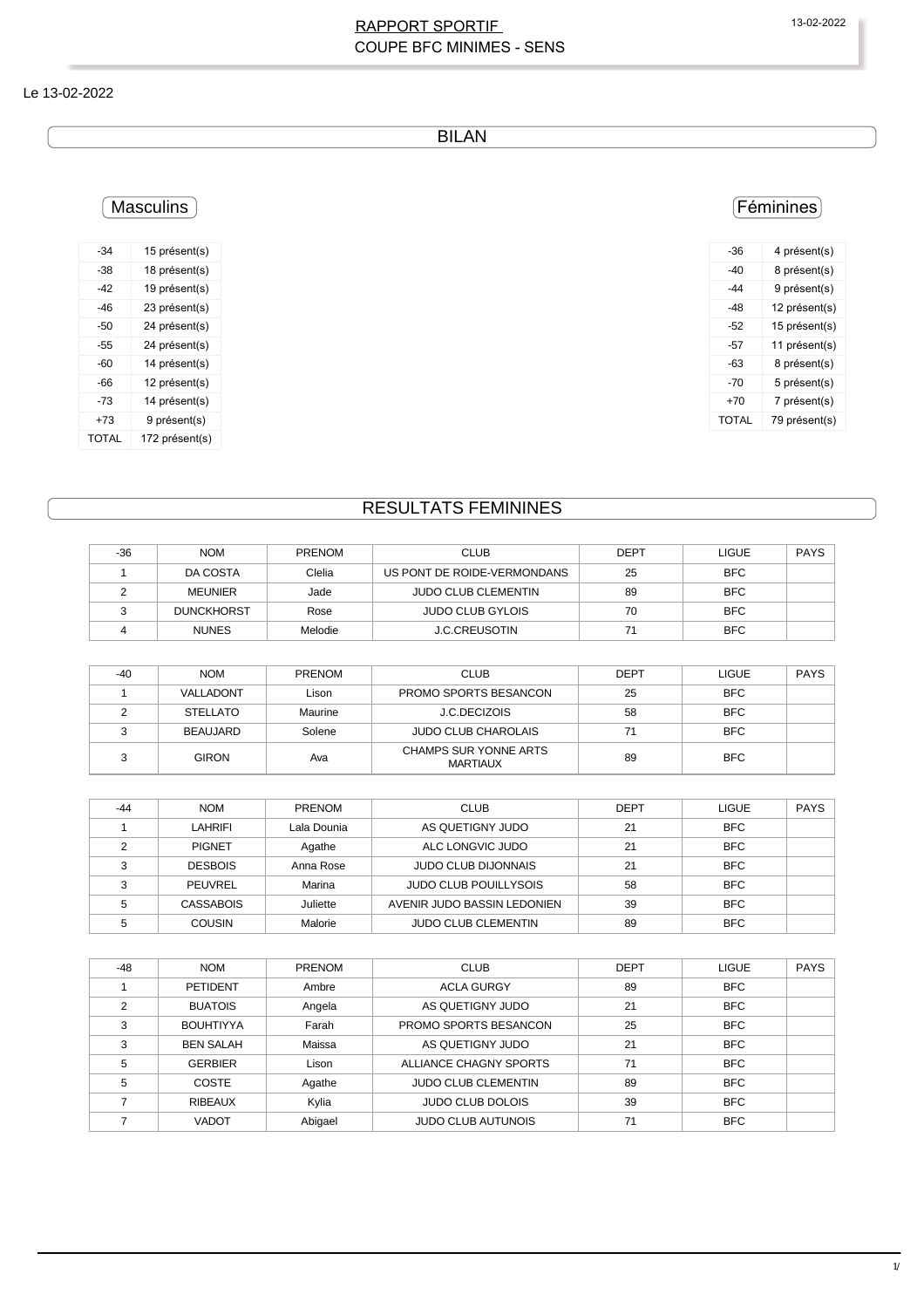### RAPPORT SPORTIF **COUPE BFC MINIMES - SENS**

| $-52$ | <b>NOM</b>                           | <b>PRENOM</b> | <b>CLUB</b>                                     | <b>DEPT</b> | <b>LIGUE</b> | <b>PAYS</b> |
|-------|--------------------------------------|---------------|-------------------------------------------------|-------------|--------------|-------------|
|       | <b>REVEILLON</b>                     | Andrea        | JUDO CLUB BELLENEUVE                            | 21          | <b>BFC</b>   |             |
| 2     | <b>JEANDENANS</b><br><b>LUILLIER</b> | Madeleine     | JUDO 39                                         | 39          | <b>BFC</b>   |             |
| 3     | PERRIN                               | Janelle       | JUDO 39                                         | 39          | <b>BFC</b>   |             |
| 3     | LAFAILLE                             | Laly          | <b>JC SEMUR EN AUXOIS</b>                       | 21          | <b>BFC</b>   |             |
| 5     | <b>MOULIN</b><br><b>ROUARD</b>       | Camille       | <b>JUDO CLUB CLEMENTIN</b>                      | 89          | <b>BFC</b>   |             |
| 5     | <b>NATIVEL</b>                       | Zoe           | <b>CHAMPS SUR YONNE ARTS</b><br><b>MARTIAUX</b> | 89          | <b>BFC</b>   |             |
| 7     | SIMONNEAU                            | Agathe        | ALLIANCE CHAGNY SPORTS                          | 71          | <b>BFC</b>   |             |
| ⇁     | <b>MOUGENOT</b>                      | Jeanne        | A.S.M. BELFORTAINE                              | 90          | <b>BFC</b>   |             |

| -57 | <b>NOM</b>      | <b>PRENOM</b> | <b>CLUB</b>                 | DEPT | <b>LIGUE</b> | PAYS |
|-----|-----------------|---------------|-----------------------------|------|--------------|------|
|     | <b>AVENET</b>   | Piriha        | ALC LONGVIC JUDO            | 21   | <b>BFC</b>   |      |
|     | <b>DENIZET</b>  | Tia           | US PONT DE ROIDE-VERMONDANS | 25   | <b>BFC</b>   |      |
|     | <b>RENNA</b>    | Jenny         | FOOT C GUEUGNONNAIS         | 71   | <b>BFC</b>   |      |
|     | KERROUM         | Marwa         | ASC JUDO ST APOLLINAIRE     | 21   | <b>BFC</b>   |      |
|     | <b>POCTHIER</b> | Mathilde      | <b>JUDO CLUB GYLOIS</b>     | 70   | <b>BFC</b>   |      |
|     | <b>BELLENEY</b> | Manon         | <b>JUDO CLUB GYLOIS</b>     | 70   | <b>BFC</b>   |      |

| -63 | <b>NOM</b>        | <b>PRENOM</b> | <b>CLUB</b>                | DEPT | <b>LIGUE</b> | PAYS |
|-----|-------------------|---------------|----------------------------|------|--------------|------|
|     | MESSAUX           | Leane         | J.C.DECIZOIS               | 58   | <b>BFC</b>   |      |
|     | <b>DESVOYES</b>   | Coline        | JUDO CLUB DE DAMPRICHARD   | 25   | <b>BFC</b>   |      |
|     | <b>BERTOUX</b>    | Maelle        | <b>JUDO CLUB CLEMENTIN</b> | 89   | <b>BFC</b>   |      |
|     | <b>MARCHAUDON</b> | Lea           | <b>SENS ARTS MARTIAUX</b>  | 89   | <b>BFC</b>   |      |

| $-70$ | <b>NOM</b>      | <b>PRENOM</b> | <b>CLUB</b>              | <b>DEPT</b> | <b>LIGUE</b> | PAYS |
|-------|-----------------|---------------|--------------------------|-------------|--------------|------|
|       | <b>BEGON</b>    | Elise         | <b>JURA SUD JUDO</b>     | 39          | <b>BFC</b>   |      |
|       | ZAAMI           | Jenna         | FOOT.C.GUEUGNONNAIS      | 71          | <b>BFC</b>   |      |
| ົ     | <b>DUPRAT</b>   | Louane        | <b>JUDO VAL MORTEAU</b>  | 25          | <b>BFC</b>   |      |
|       | EL YAZAMI       | Maissa        | <b>J.C.CHAMPAGNOLAIS</b> | 39          | <b>BFC</b>   |      |
|       | <b>BIAUSQUE</b> | Chloe         | <b>J.C.CHAMPAGNOLAIS</b> | 39          | <b>BFC</b>   |      |

| +70 | <b>NOM</b>      | <b>PRENOM</b> | <b>CLUB</b>                              | <b>DEPT</b> | <b>LIGUE</b> | <b>PAYS</b> |
|-----|-----------------|---------------|------------------------------------------|-------------|--------------|-------------|
|     | <b>CHAHMI</b>   | Iness         | PROMO SPORTS BESANCON                    | 25          | <b>BFC</b>   |             |
|     | <b>ENGEL</b>    | Astrid        | E.J.M.N.                                 | 21          | <b>BFC</b>   |             |
|     | <b>BOUILLET</b> | Valentine     | <b>J.C.CREUSOTIN</b>                     | 71          | <b>BFC</b>   |             |
|     | <b>MAY</b>      | Eva           | JUDO CLUB DE LA VALLEE DU<br><b>RUPT</b> | 25          | <b>BFC</b>   |             |

### **RESULTATS MASCULINS**

| $-34$          | <b>NOM</b>                         | <b>PRENOM</b> | <b>CLUB</b>                       | <b>DEPT</b> | <b>LIGUE</b> | <b>PAYS</b> |
|----------------|------------------------------------|---------------|-----------------------------------|-------------|--------------|-------------|
|                | <b>ROBERT</b>                      | Lois          | <b>JC NANCRAY JUDO</b>            | 25          | <b>BFC</b>   |             |
| $\overline{2}$ | <b>GUENEBAUT</b>                   | Adam          | <b>EC.JUDO BEAUNOISE</b>          | 21          | <b>BFC</b>   |             |
| 3              | <b>FAROUX</b>                      | Pierrick      | <b>JUDO CLUB AUTUNOIS</b>         | 71          | <b>BFC</b>   |             |
| $\overline{4}$ | CAPAO                              | Mael          | JUDO CLUB DE MARSANNAY LA<br>COTE | 21          | <b>BFC</b>   |             |
| 5              | <b>SEDDIKI</b>                     | Andrea        | <b>J.C.CREUSOTIN</b>              | 71          | <b>BFC</b>   |             |
| 5              | <b>TAILLARD</b>                    | Hugo          | <b>JUDO VAL MORTEAU</b>           | 25          | <b>BFC</b>   |             |
|                | <b>DEBIANE</b>                     | Selyan        | L AVENIR DE THISE JUDO            | 25          | <b>BFC</b>   |             |
|                | <b>BALMEUR-</b><br><b>HERITIER</b> | Sevastian     | <b>JUDO CLUB GYLOIS</b>           | 70          | <b>BFC</b>   |             |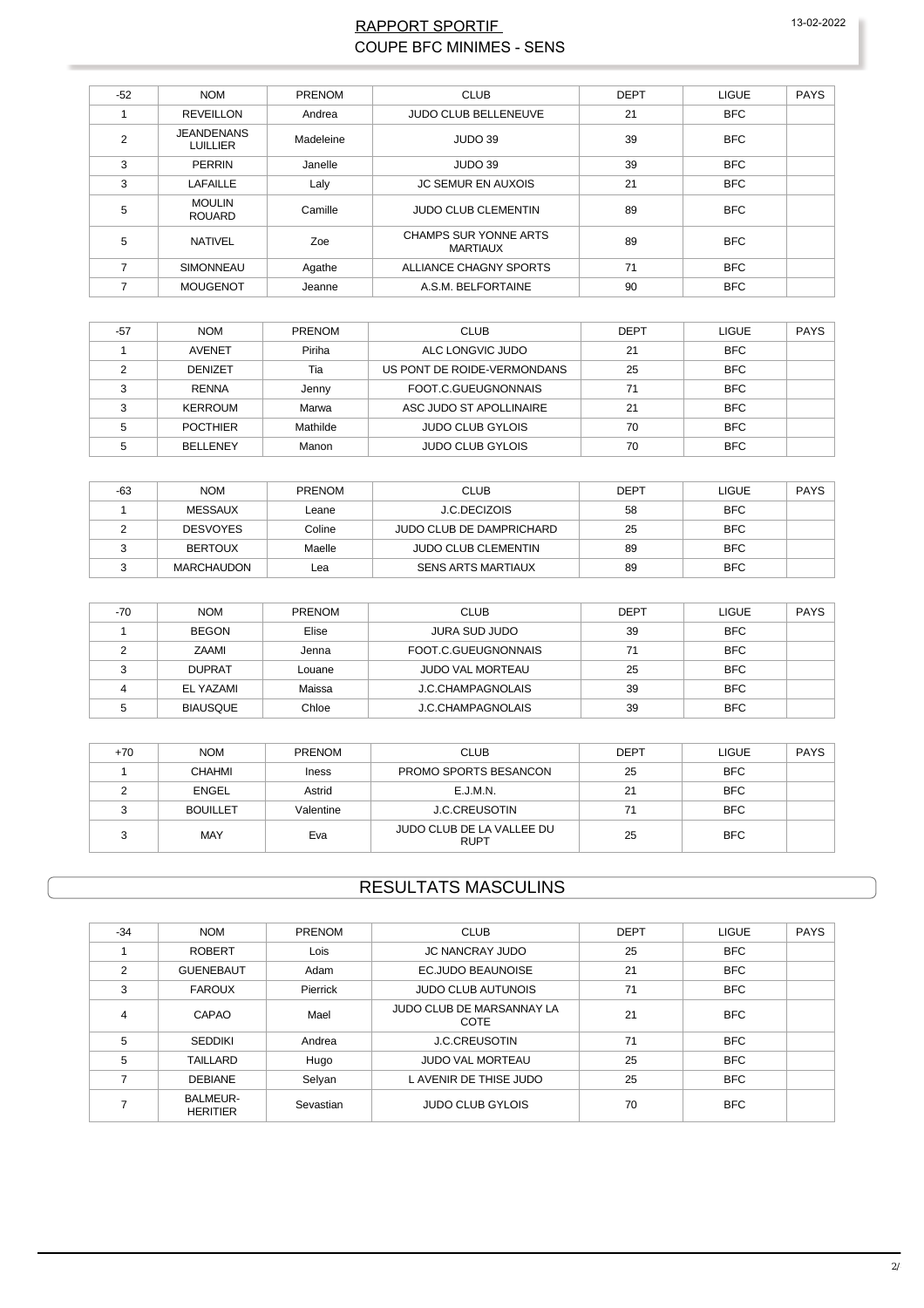### RAPPORT SPORTIF 13-02-2022 COUPE BFC MINIMES - SENS

| $-38$ | <b>NOM</b>        | <b>PRENOM</b> | <b>CLUB</b>                   | <b>DEPT</b> | <b>LIGUE</b> | <b>PAYS</b> |
|-------|-------------------|---------------|-------------------------------|-------------|--------------|-------------|
|       | <b>BRELOT</b>     | Gaetan        | <b>JC SENNECEY LE GRAND</b>   | 71          | <b>BFC</b>   |             |
| C     | <b>BRUSAMENTO</b> | Martin        | <b>JUDO CLUB BELLENEUVE</b>   | 21          | <b>BFC</b>   |             |
| 3     | <b>BRION</b>      | Sacha         | J C PIERREFONTAINE LES VARANS | 25          | <b>BFC</b>   |             |
| 4     | <b>MICHEL</b>     | Louis         | ASVBD JUDO                    | 21          | <b>BFC</b>   |             |
| 5     | <b>HUARD</b>      | Adam          | <b>JUDO CLUB CLEMENTIN</b>    | 89          | <b>BFC</b>   |             |
| 5     | <b>MOREAU</b>     | Noa           | A.S.AMIC.VAUZELLES            | 58          | <b>BFC</b>   |             |
|       | <b>DEVAUD</b>     | Gabriel       | <b>EC.JUDO BEAUNOISE</b>      | 21          | <b>BFC</b>   |             |
|       | <b>IRISKHANOV</b> | Magomed       | <b>DOJO NIVERNAIS</b>         | 58          | <b>BFC</b>   |             |

| $-42$ | <b>NOM</b>        | PRENOM      | <b>CLUB</b>                              | <b>DEPT</b> | <b>LIGUE</b> | <b>PAYS</b> |
|-------|-------------------|-------------|------------------------------------------|-------------|--------------|-------------|
|       | <b>KOZINIY</b>    | Christopher | <b>EC.JUDO BEAUNOISE</b>                 | 21          | <b>BFC</b>   |             |
| 2     | <b>RUBILONI</b>   | Lucio       | JUDO CLUB DE LA VALLEE DU<br><b>RUPT</b> | 25          | <b>BFC</b>   |             |
| 3     | PECHEREAU         | Jules       | <b>JUDO CLUB DIJONNAIS</b>               | 21          | <b>BFC</b>   |             |
| 4     | HANDA-<br>GAGNARD | Paul-Isamu  | <b>JUDO CLUB DIJONNAIS</b>               | 21          | <b>BFC</b>   |             |
| 5     | <b>KEMPF</b>      | Corentin    | <b>JUDO FONTAINOIS</b>                   | 21          | <b>BFC</b>   |             |
| 5     | CATTANEO          | Julian      | L ETOILE JUDO GENLIS                     | 21          | <b>BFC</b>   |             |
|       | <b>MAZET</b>      | Nino        | <b>CERC SPORTIF LURON</b>                | 70          | <b>BFC</b>   |             |
| 7     | LAVOYE            | Leo         | <b>DOJO GRAYLOIS</b>                     | 70          | <b>BFC</b>   |             |

| $-46$ | <b>NOM</b>     | <b>PRENOM</b> | <b>CLUB</b>                  | <b>DEPT</b> | <b>LIGUE</b> | <b>PAYS</b> |
|-------|----------------|---------------|------------------------------|-------------|--------------|-------------|
|       | <b>MARTIN</b>  | Celian        | <b>JUDO CLUB BELLENEUVE</b>  | 21          | <b>BFC</b>   |             |
| C     | <b>SIMARD</b>  | Hugo          | <b>JC BLETTERANOIS</b>       | 39          | <b>BFC</b>   |             |
| 3     | <b>DUSSART</b> | Simon         | A.S.M. BELFORTAINE           | 90          | <b>BFC</b>   |             |
| 4     | <b>RADJA</b>   | Djilali       | AS QUETIGNY JUDO             | 21          | <b>BFC</b>   |             |
| 5     | <b>SURIANO</b> | Yani          | <b>JC SAN CLAUDIEN</b>       | 39          | <b>BFC</b>   |             |
| 5     | HEMARD         | Evan          | <b>JUDO CLUB CLEMENTIN</b>   | 89          | <b>BFC</b>   |             |
|       | CHAILLOU       | Hideki        | <b>JC SEMUR EN AUXOIS</b>    | 21          | <b>BFC</b>   |             |
|       | <b>MIGNON</b>  | Mathias       | ASSOC.SPORTIVE GUERIGNY-URZY | 58          | <b>BFC</b>   |             |

| $-50$ | <b>NOM</b>           | <b>PRENOM</b> | <b>CLUB</b>                   | <b>DEPT</b> | <b>LIGUE</b> | <b>PAYS</b> |
|-------|----------------------|---------------|-------------------------------|-------------|--------------|-------------|
|       | PEAN                 | Malih         | <b>JUDO CLUB GYLOIS</b>       | 70          | <b>BFC</b>   |             |
| 2     | <b>GELETA</b>        | Maxime        | <b>MACON JUDO</b>             | 71          | <b>BFC</b>   |             |
| 3     | <b>HEINTZ</b>        | Louis         | <b>JUDO CLUB CLEMENTIN</b>    | 89          | <b>BFC</b>   |             |
| 4     | EL MACHHOUR          | Chakib        | <b>CERCLE J.VESOUL</b>        | 70          | <b>BFC</b>   |             |
| 5     | <b>OUGIER</b>        | Maxence       | J.C.CHAMPAGNOLAIS             | 39          | <b>BFC</b>   |             |
| 5     | <b>CABRITA</b>       | Timeo         | F.R SAULON LA CHAPELLE SECT J | 21          | <b>BFC</b>   |             |
|       | <b>DOURIAUD</b>      | Thomas        | <b>MACON JUDO</b>             | 71          | <b>BFC</b>   |             |
|       | <b>BEJOT THOBOIS</b> | Axel          | <b>JUDO CLUB AUDINCOURT</b>   | 25          | <b>BFC</b>   |             |

| $-55$          | <b>NOM</b>                          | <b>PRENOM</b> | <b>CLUB</b>                       | <b>DEPT</b> | <b>LIGUE</b> | <b>PAYS</b> |
|----------------|-------------------------------------|---------------|-----------------------------------|-------------|--------------|-------------|
|                | <b>CHOLLEY</b>                      | Jules         | A.S.M. BELFORTAINE                | 90          | <b>BFC</b>   |             |
| $\mathcal{P}$  | <b>MIGOT</b>                        | Emeric        | AVENIR JUDO BASSIN LEDONIEN       | 39          | <b>BFC</b>   |             |
| 3              | LAZRAK                              | Younes        | AUXR JUDO                         | 89          | <b>BFC</b>   |             |
| $\overline{4}$ | <b>DEGUIN</b>                       | Nathan        | <b>CERC SPORTIF LURON</b>         | 70          | <b>BFC</b>   |             |
| 5              | LARGER                              | Timon         | JUDO CLUB DE MARSANNAY LA<br>COTE | 21          | <b>BFC</b>   |             |
| 5              | <b>DORNOY</b>                       | Maxime        | C.L.E.S.CHEVIGNY ST SAUVEUR       | 21          | <b>BFC</b>   |             |
|                | <b>MONNIER DE</b><br><b>CORBIER</b> | Cyprien       | <b>J.C.CHAMPAGNOLAIS</b>          | 39          | <b>BFC</b>   |             |
|                | <b>RIVOLTA</b>                      | Gabin         | <b>JUDO CLUB THOIRETTE</b>        | 39          | <b>BFC</b>   |             |